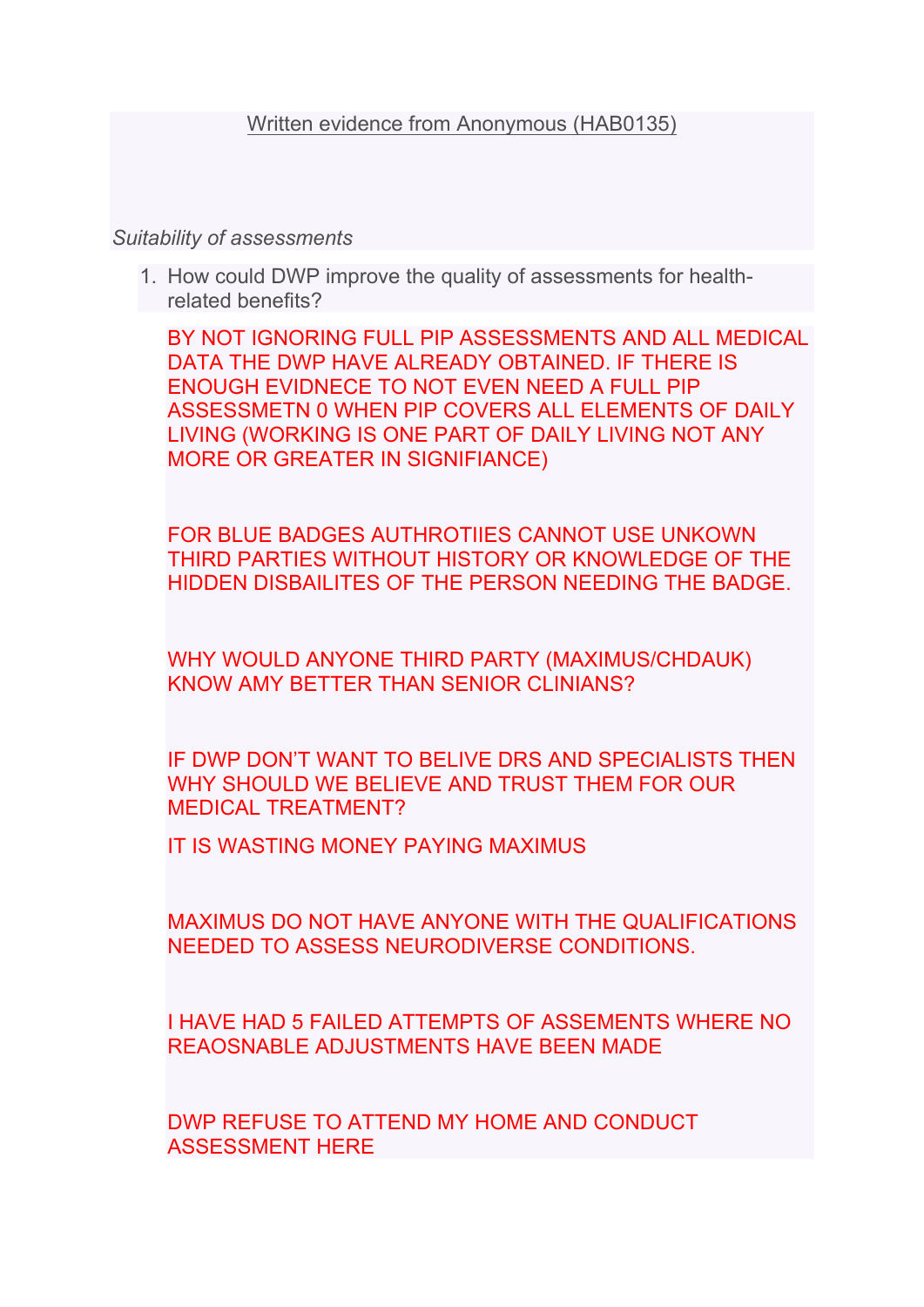DWP REFUSE TO LET ME HAVE COPY OF ANT DATA FROM THE **ASSESSMENTS** 

DWP LIE AND SUBMITTED FRAUD TO TRIBUNAL SAYING I WAS "TOO ILL TO ATTEND" ON Jan  $19<sup>th</sup>$  – but my audio recording clearly shows otherwise and they were suppose to do altenrtaive route but failed – now 5 months later still not LCAWA!!!! Putting me into debt and making me spend my pip on my rent so have no quality life cant study cant improve or ever get out working again as at rock bottom undable to see hope for future as dwp prefer to lie and send fraud than be hoenst and treat with dignity and respect and with no regards to facts at all.

a. Have you seen any specific improvements in the process since the Committee last reported on PIP and ESA assessments, in 2018?

NO ON SIGNIFANT DECREASE IN DELIVERY NOW RESORTING TO ABUSE OF POWER – INCLUDING UNLAWFULLY APPOINTING THEMSELVES (dwp) AS MY APPOINTEEE!!!!! THIS IS ILLEGAL, IMMORAL AND SELF SERVING. THIS IS LENGTHS DWP GO TO TO PRVENT HELP SUPPORT AND ANY ACCESIBLE WELFAR FOR CLAIMAINATS

2. Are there any international examples of good practice that the Department could draw on to improve the application and assessment processes for health-related benefits?

NO AND ITS NO GOOD TO COMPARE APPLES AND ORANGES OR PUSH SQUARE PEGS INTO ROUND HOELS. THE PROBLEMS HERE HAVE BEEN CREATED BY DWP AND THEY ARE THE ONES WHO NEED TO FIX THIS MESS AND ILLEGAL ACTIVITY INFRINGING HUMAN RIGTHS AND FAILING TO GET ANYTHING RIGHT FIRST TIME – EVER.

IT would be better for a judge to decide claims as that would save time and money all throught he process as its creating triple work and funds being sent to Maximus who are fialing people like me, and as I saw in November, Judge set aside Terese Coffeys false allegations saying I was not a carer but I won at tribunal because they see sense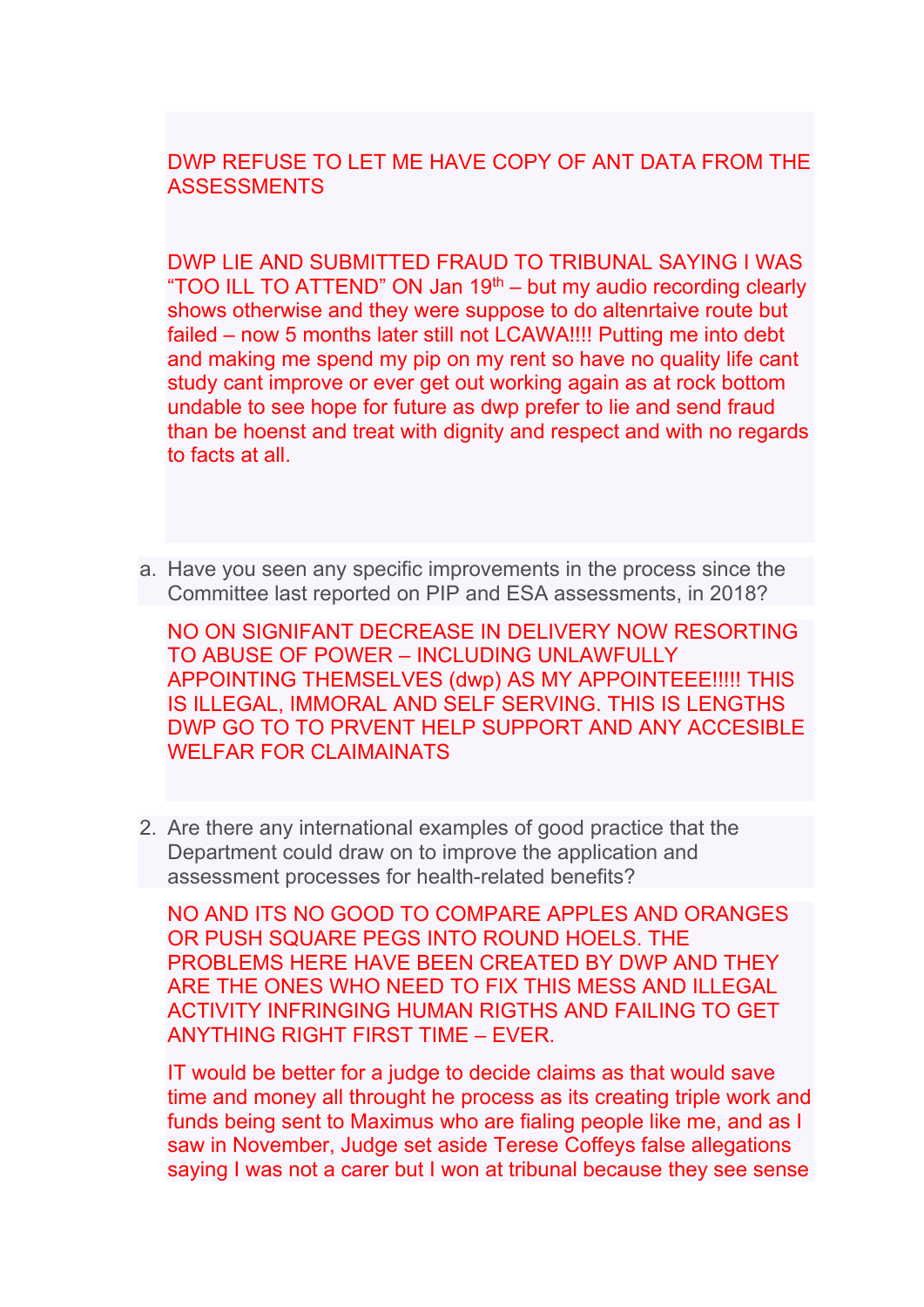and facts. DWP DON'T WANT TO AND WILL NEVER BE INTEREST IN BEING FAIR AND TREATING PEOPLE WITH DIGNITY AND REPSCT.

3. Do the [descriptors](https://www.citizensadvice.org.uk/Global/Migrated_Documents/adviceguide/pip-9-table-of-activities-descriptors-and-points.pdf) [for](https://www.citizensadvice.org.uk/Global/Migrated_Documents/adviceguide/pip-9-table-of-activities-descriptors-and-points.pdf) [PIP](https://www.citizensadvice.org.uk/Global/Migrated_Documents/adviceguide/pip-9-table-of-activities-descriptors-and-points.pdf) accurately assess functional impairment? If not, how should they be changed?

NO THEY DO NOT. PYSCHOLOGICAL OVERWHELMINGLY WITH MELTODWONS, PANIC ATTACKS A SIGNIFIANT ANXIETY WITH HEART PALPATAIONS AND COLLAPSING IS VERY SERIOUS AND THIS AND SHOULD BE THE AUTOMATIC ENTITLEMENT TO BLUE BADGEAT THE HIGH END. NOT AS 1E OR F EWHATEVER THAT WAS. IT IS WRONG TO PUT THAT AS THE SECOND TO HIGHEST BRACKET AND MACKING IT HARDER FOR COUNCILS TO IDENTIFY PEOPLES AUTHOMTIC ENTITLESMENTS BASED ON THEIR PROVATE AND OCNFIDENTIAL MEDICAL HISTORY WHICH AUHTORITIES MAKE PEOPLE LIKE ME KEEP REPEATING.

IT also makes council end up divulging information wrongly to mobility assessors who are not independent assessors and this entire process is causing data breaches and wrongful alignment based on severity and needs that are signifant and chronic and is being messed around with those who hiave no idea.

4. Do the [descriptors](https://www.citizensadvice.org.uk/benefits/sick-or-disabled-people-and-carers/employment-and-support-allowance/help-with-your-esa-claim/fill-in-form/) [for](https://www.citizensadvice.org.uk/benefits/sick-or-disabled-people-and-carers/employment-and-support-allowance/help-with-your-esa-claim/fill-in-form/) [ESA](https://www.citizensadvice.org.uk/benefits/sick-or-disabled-people-and-carers/employment-and-support-allowance/help-with-your-esa-claim/fill-in-form/) accurately assess claimants' ability to work? If not, how should they be changed?

WOULD KNOW AS THEY REFUSED TO CONDUCT WCA AS PART OF MY ESA. REFUSED ESA SAYING I HAVE NO NATIONAL INSURANCE CREDITS DESPITE BEING MUMS CARER SINCE 2011 AND THEY HAVE MESSED THAT UP TOO AND REFUSED TO REMEDY SINCE JANUARY WHEN HMRC TOLD ME WHAT THEY HAVE DONE AT DWP – WHICH IS NOTHING AND LEFT GAPS IN MY INSURANCE AND MADE ME NOT ELGNLE FOR ESA ON PURPOSE.

5. DLA (for children under the age of 16) and Attendance Allowance usually use paper-based rather than face-to-face assessments. How well is this working?

TO READ THAT IS VERY CONCERNING WHY DWP ARE DISCMIRNATING ON BASIS OF AGE. WHY SOULD PEOPLE 16- 65 NOT HAVE SUCH ACCESS BASED ON THEIR INDIVIDUAL NEEDS?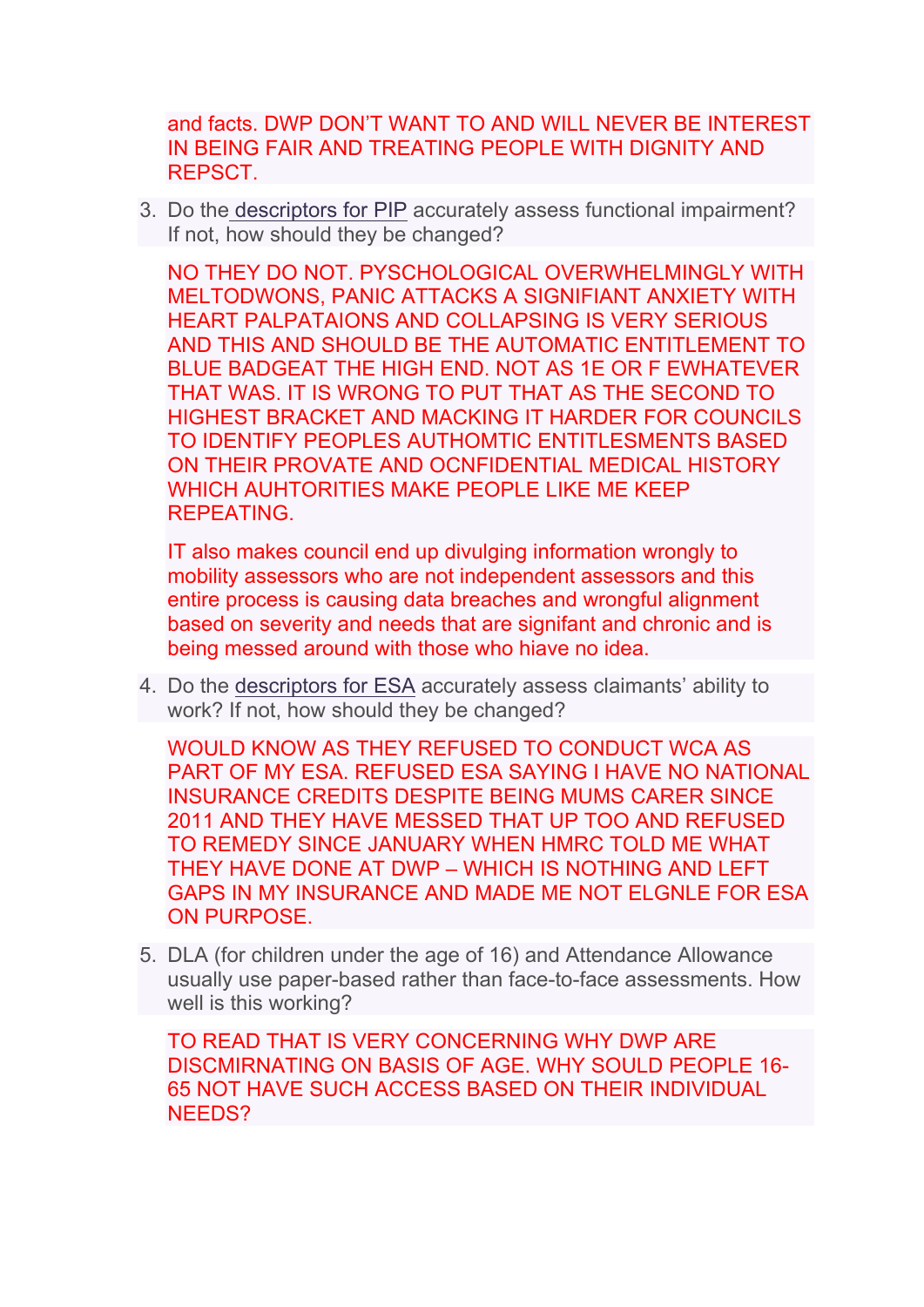a. Before PIP replaced DLA for adults, DLA was also assessed using a paper-based system. What were the benefits and drawbacks of this approach?

IT WILL USE MEDICAL DATA WITHOUT INTERFERENCE BY THOSE NOT MEDICALLY TRAINED AT DWP WHO HAVE NO IDEA ABOUT REALITY OF CONDITIONS AND HOW IT IMPACTS EVERYTHING.

HOWEVER, IF THEY CHOOSE TO IGNORE HARD EVDECNE AND AS I HAVE SEEN ALSO REFUSE TO COME TO MINE AND ASEESS AFTER ASKING DOZENS OF TIMES ALL FULLY DOCUMENTED – STILL NOT DONE BY THEM – I HAVE NEVER FELT SO DESPERATE AND UPSET IN MY WHOLE LIFE FROM HOW DWP TREAT ME BUT ITS THAT THEY ALREADY REFUSE TO CALL "BECAUSE YOUR NOT DYSLEIX" AND THAT "ITS ALL ONLINE ONLY" WHICH DOESN'T HELP OR ASSIST ANYONE THAT NEEDS HELP AND WITH SENSORY SENSITIVITIES AND INTERPERSONAL SKILLS, CANNOT BE ASSESSED THROUGH PAPER BUT CAN BE IF DWP BOTHERED TO READ PEOPLES MEDICAL EVIDENCE FULLY.

6. How practical would it be for DWP's decision makers to rely on clinician input, without a separate assessment, to make decisions on benefit entitlement? What are the benefits and the drawbacks of such an approach?

EXTREMELY PRACTICAL AS STOPS PAYING MAXIMUS FOR NOTHING. STOPS DESTROYING LIVES LIKE MINE STILL WAITING SINCE June last year!!!!! 5 failed assess,ments and fraud by dwp because they are a disgrace to me – even as my appointee are not acting in my best interest at all which is why I have had to file legal against dwp for failingme for year non stop when im at most vulnerable been homesless, abused, forced entry into my home, diagnosis its all to much and dwp support to be welfare, but they don't care.

It would thenalso shows that dwp do actually trust nhs specialist and medical professionals which at the moment is in contrast because they actively diminish the credibility of doctors and sepciailist who have spent ears studying – allto be ignored by people at DWP who have no idea. It is repetitive and driving me absolutely insane

Why is it that ofcom have rules about how provoders should never make vulnerable people with disbailities keep repeating the,selves,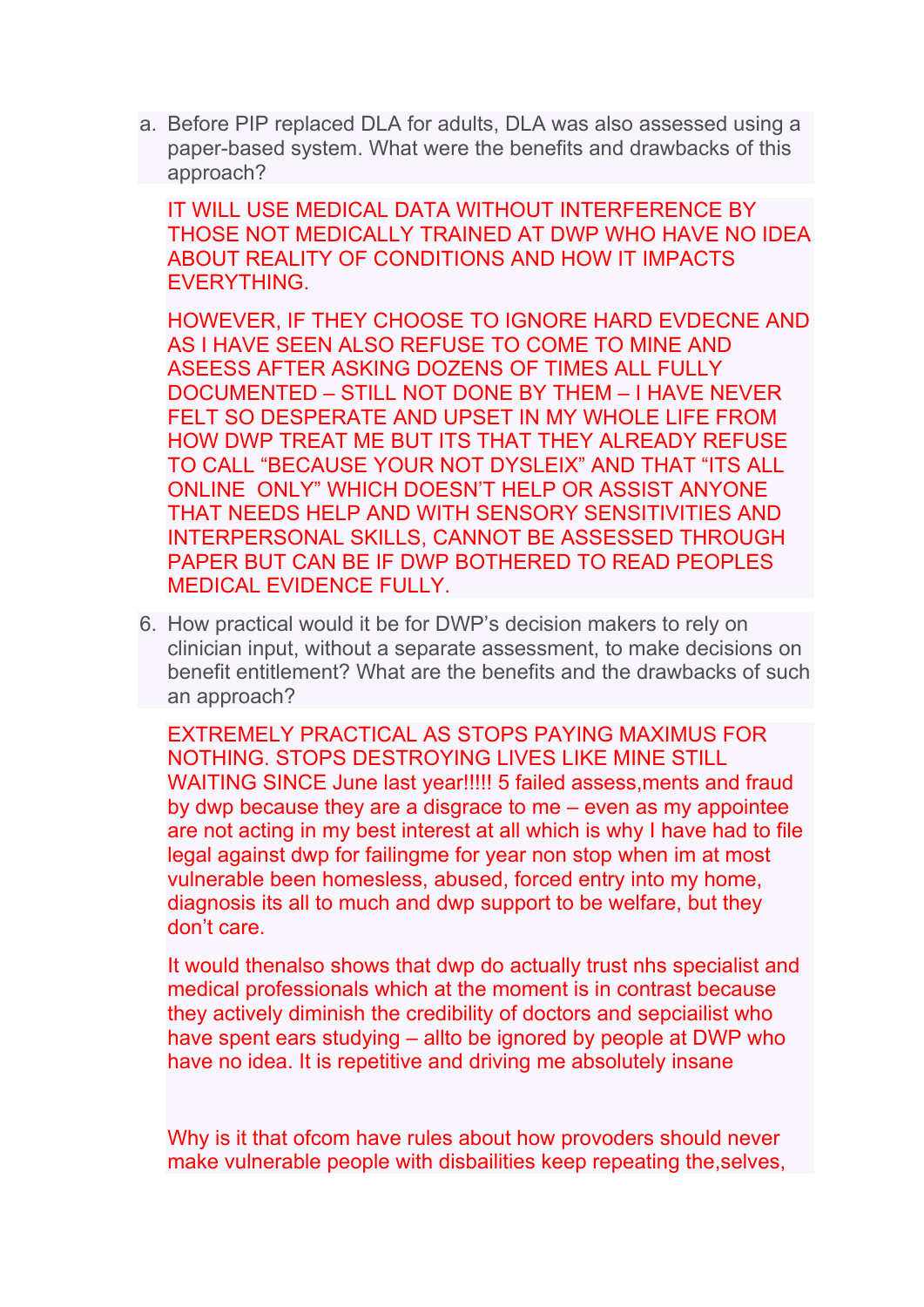yet dwp are allows to do it repeatedly to the most vulnerable and without any merit, truth or substance to their motives – except deceit, lieds and fraud. THIS IS FULLY BACKED UPW ITH HARD EVIDENCE AND LOTS OF IT.

7. Appeals data shows that, for some health-related benefits, up to 76% of tribunals find in favour of the claimant. Why is that?

BECAUSE DWP DO NOT HAVE A CLUE AND ARE COSTING TAXPAYERS MORE BY PURPOSELY REFUSING TO GET IT RIGHT FIRST TIME, REFUSING TO ENAGGE AND HAVE ANY 2 WAY DIALOGUE WITH CLAIMAINTS AT THE TIME OF ANY DECISIONS AND ACTIVELY AVOIDING DECISION LETTERS, DRAGGING THEM ON AND ON AND REFYSING TO LOOK AT HARD EVIDENCE, IN FAVOUR OF THEIR TEAMS IN THE OFFICE TALKING TO THEMSELVES AND BEING MADE TO FOLLOW THE TARGETS OF HOW MANY PEOPLE THEY GET INTO WORK, NOT HOW MANY PEOPLE THEY HELP. IT IS SHORT SIGHTED AND THE LONGER THEY TREAT PEOPLE THIS WAY, THE MORE THEY STIFFLE INNOVATION AND PEOPLES FUTURES BECAUSE THE SOONER THEY HELP, AND FULLY WITH ALL ENTITELEMENTS, THE SOONER PEOPLE CAN MOVE FORWARDS AND FOCUS ON IMPROVING THEIR LIFE RATHER TTHA N BEING STUCK ON REPEAT WATCHING LIFE FALLL APART AT THEIR HANDS – INTENTIONALLY. NOT ONLY WILL THE DWP NOT HAVE ANY QUICK WONS FROM HOW THEY CURRENTLY OPERATE – THERE WILL BE NO LONG TERM ONES EITHER.

IT requires a desparet overhaul that truly understands the individual and makes sure human rights are attainable at every step of the way. To be in job centre and be refused to speak to a manager por calling up and doing the same and being refused and told to wait until I see my payment amount stay the same at the next date of paymentis a disgrace and dwp exist for people like me but refuse to help and serve people like me – they are only serving therese coffey and themselvzs. Not claimiants.

My pip they got rong 3 times. I filed withn tribunal. After winning my carers element they then withdrew for pip and awarded. Why does it need that for them to get it right and why are they incapabile of getting it right first time?

It is not the claimaints or the process, it is DWP refusing to give any beenft of doubt and refusing to read HARD evidence.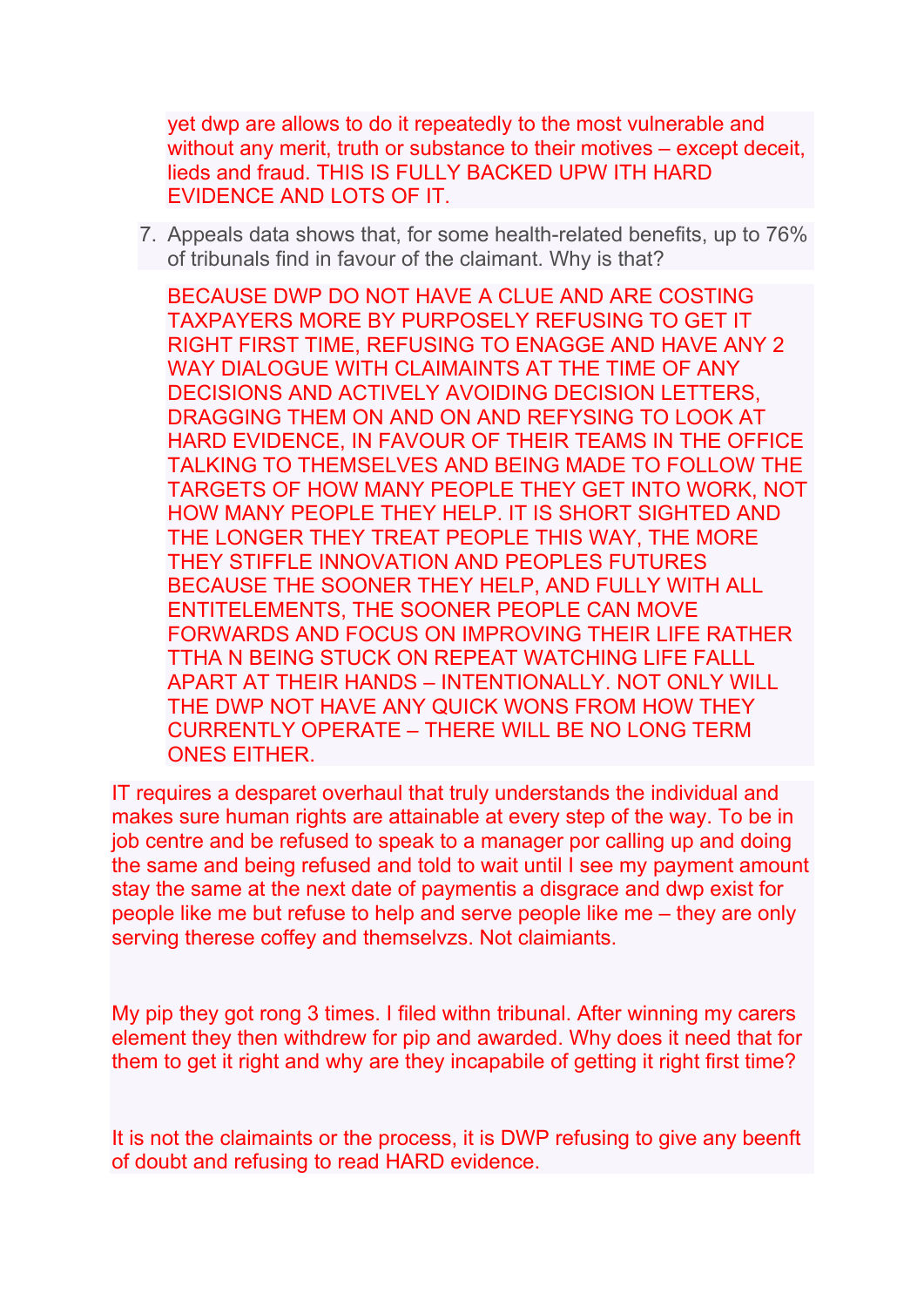a. What could DWP change earlier in the process to ensure that fewer cases go to appeal?

LISTEN AND READ MEDICAL EVIDENCE AND TO ALWAYS UPHOLD THEIR WORD WHENT EHY TELL CLAIMAINTS SOMENTHING IN WRITING AND ON PHONE, THEY MUST FOLLOW THROUGH NOT PICK AND CHOOSE AND CHANGE THEIR MINFS. THEY TOLD ME 2 BEDROOM RATE 4 TIMES £1585, SO I PAY DESPOIT AND MOVE IN FOR THEM TO REFUSE 2 BEDROOM RATE – PUTTING ME INTO SERRIOUS DEBT AND FINANCIAL HARDSHIP MAKING MY LIFE NOT WORTH LIVING. THIS IS WHAT DWP DO – LIE, DECIEVE AND COMMMIT FRAUD AND SITRUST AND ABUSE THE MOST VULENRABLE.

THE MOST VULBERABLE IUN SOCIETY ARE CURREENTLY PAYING FOR THE GOVERNMENT POLICTICAL DECISIONS THAT WE HAVE NOT VOTED FOR NOR HAVE WE HAD ANY SAY NOR ANY HELP AT ALL.NONE AT ALL!! 90% OF MY CURRENT DAILY PROBLEMS THAT MAKE ME WANT TO GIVE UP LIVING IS ALL BECAUSE OF DWP AND HOW THEY LIE AND TREAT PEOPLE LIKE ME WITH MY CONDITIONS

8. Is there a case for combining the assessment processes for different benefits? If not, how else could the Department streamline the application processes for people claiming more than one benefit (eg. PIP and ESA)?

TO EVEN ASK THAT IS WHY PEOPLE LIKE ME ARE AT THE TOTAL END OF EVEN WANTING TO LIVE ANYMORE. IT SHOULD BE AS EASY AS POSSIBLE TO GET THE ACCURATE MEDICAL INFORMATION NEEDED TO GIVE THE HELP. NOT A WAR AND DAILY BATTLE ON VULNERABLE PEOPLE LIKE THEY HAVE DONE ME IT IS DESTORYED ALL MY LIFE AND HOPES FOR FUTURE NO WUALITY LIFE LEFT WITH NOTHING BUT DEBTS EVERY MONTH EBCAUSE OF THEM LYING AND REFUSING TO HELP OR USE FACTS AND GARD EVIDENCE. THEY DO NOT KNOW BETTER THAN SENIOR HONARYA CLINICIANS AT MENTAL HEALTH TRUSTS NOR DO DWP KNOW ANY BETTER THAN THE DIRECTORS OF THE TRUST BOARDS WHER EMY CASE HEARD AS COMPLEX CASE AND ALL DWP HAVE DONWE IS abuse and torment me I cannot cope any longer with what they do

9. What are your views on the Department's "Health Transformation Programme"? What changes would you like to see under the programme?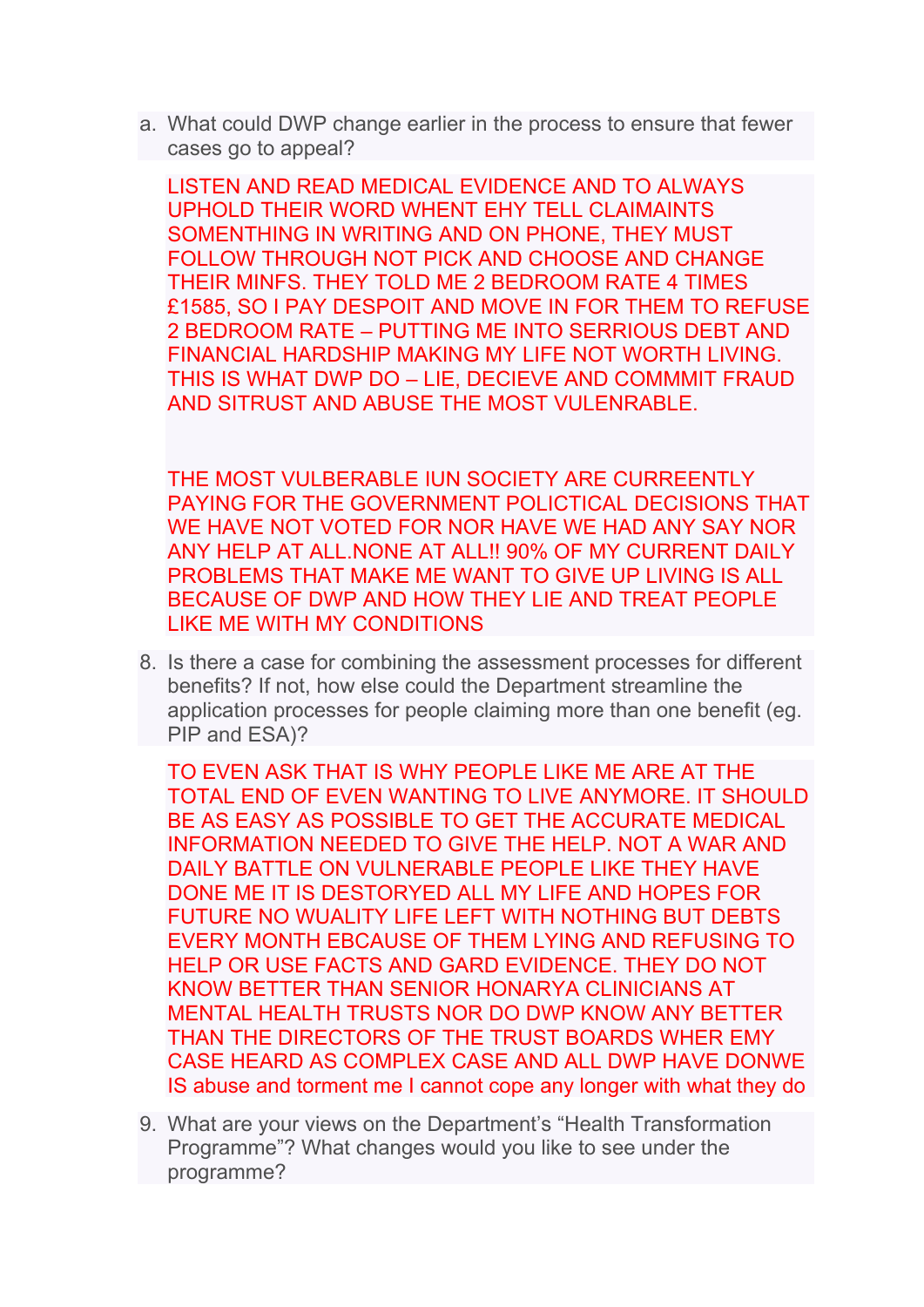A TOTAL JOKE AND ALIE

"DWP AS THE DEPARTMENT FOR WONDERFUL EPOPLE" AS THERESE COFFEY RWRITES ON THERE. IT IS ALIE AND COUNNING AND DEICEBTFUL. MORE LIKE DSIMCIRNATION AND WRECKING PEOPLE- dwp.

SAYING THEIR MISSION IS "TO IMPROVE PEOPLES QUALITY OF LIFE AND THE THINGS THAT REALLY MATTER"

SO WHILE WAITING FOR MY MEDICAL TREATMENT AT MAUDSLEY OSYCHIATRIC HOSPITAKL AND THEY ALREADY LOST MY REFERRAL!!! DWP EXPECT ME TO KNOW ALL THE ANSWERRS BEFORE I HAVE MY TREATMENT AND LONG TERM PLANS FOR AUTISM. THAT'S ON TOP OF MY SEVERE OCMBINATION ADHD, PTSD, ANXIETY AND PANIC ATTACKS. THEY HAVE ABSOLTUELY NO IDEA HWO TO HELP PEOPLE OR BE THERE WHEN WE NEED THEM. A while year of suffering and I cannot cope any mre under this DWP and Therese coffey failing repeatedly to read hard evidence and constantly lying and sending fraud to tribunal easily disoute with my hard evdiecne that they actively choose to ignore nor get right or put right as they waste more time and money of courts willingly without any regard to people behind the claims. Even calling abusers rather than calling the claimaints directly as they did with my mother, it has to stop!!! I have never felt so desperate and as if deathn would be easier than this – this is what dWP do to people and make us lose all hope and faitn in the government and this department all together. Welfare does not exists at the moment under this DWP and the current leadersip and civil servants They choose to fail people, not helep.

a. (For people claiming) Would you like to be able to manage your benefit claim online?

Yes tohave that option but email is just as good – the PIP altentive format email has been very helpful – when dwp can bother to reply. UC journal is not good because they refuse to seak with you and they just TALK AT YOU rather than WITH YOU. They cannot ake these same mistakes again. It must be oimni platform letting claiminat decsde what method is best for them at that moment and based on what is needed. This top down approach forcing people to do everything that suits DWP without any reasonable addjutsments or willingness to help must be stamoed out forevr.

b. What would be the benefits and drawbacks of DWP bringing assessments "in house", rather than contracting them to external organisations (Capita, Atos and Maximus)? In particular, would this help to increase trust in the process?The impact of the pandemic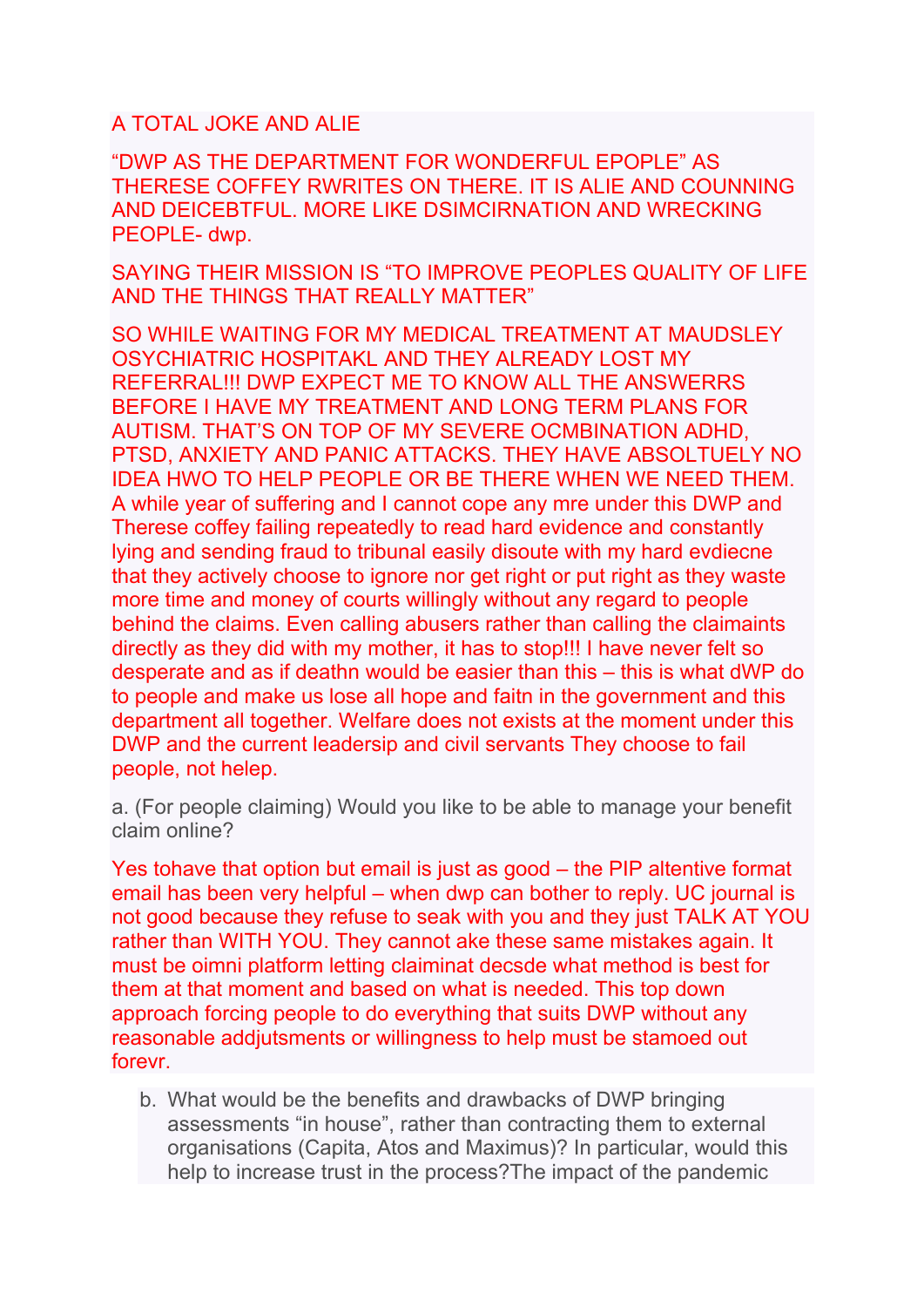SAVING MONEY

NO ABILITY TO PASS THE BUCK AND BLAME MAXIMUS FOR DWP OWN MISTAKES

ACTAULLY HELPING PEOPLE GET THE SUPPORT THEY NEED WITHOUT SENDING PEPOLE ROUND THE HOSUES AND REPEATEING THEMSELVES FOR MONTHS ON END

NOT LOSING THE REQUESTS OR DELAYING PROCESS JUST BECAUSE ITS ADVANTAGEOUS TO DWP RATHER THAN THE CLAIMAINT IN DESP NEED FOR HELP

IT IS SENSELSSS TO HAVE ANY OF THESE ROVODERS ESPECXIALLY ATOS A IT COMPANY AS COMOANIES HOUSE SIC CODE STATES, WHY IS AN IT COMPANY DEALING WITH PEOIPLES MOST OROVATE AFAIRS?!

IT ALSO MAKES SURE DATA TRAIL IS SLIM AND DOESN'T RISK DATA BREACHES AND SENDING PEOPLES MOST PERSONAL INFORMATION ALL THE WAY TO VIRGINIA WHERE THE SIGNIFIANT CONTROLLER OF MAXIMUS IS. IT'S A DSIGRACE THAT WE INVESNTED THE INTERNET YET CANT EVEN CONDUT A WELFAR SYSTEM IN HOUSE.

10. What lessons should the Department learn from the way that it handled claims for health-related benefit claims during the pandemic: for example, relying to a greater extent on paper-based assessments, or using remote/telephone assessments?

THAT WHGEN I WAS ON THE EDGE OF WANTING TO BE EUTHANISED, MY LIFE WAS AND IS WORHT MUCH MORE BUT IT IS THEM TAKING ALL QUALITYM HIPE AND WISHES TO BE ALIVE BECAUSE THEY MAKE IT A DAILY BATTLE AND WAR AND AT HARDEST POINT IN LIVES HENCE NEED WELFAR SUPPORT THEY REFUSE TO GIVE IT AND PREFER TO FIGHT THE MOST VULNERBALE WHO CANNOT TAKE IT ANY MORE.

TIMES FOR DECISION MUST BE SET IN LAW THEY CANNOT BE GIVEN ANY LENGTH OF TIME INDEFINITELY FOR MANY IS DIFFERENCE OF LIFE AND DEATH AND THEY ARE TOYING WITH PEOPLES LIVES.

HOW CAN THEY BE ALLOWED TO DRAG A CLAIM ON FOR AS LONG AS THEY WISH, TELL MPEOPLE THEY WORK IN DATE ORDER WHILE SOME GET THEIRS DONE WELL BEFORE THOSE WHO HAVE WAITED MONTHS ON END AND DWP STILL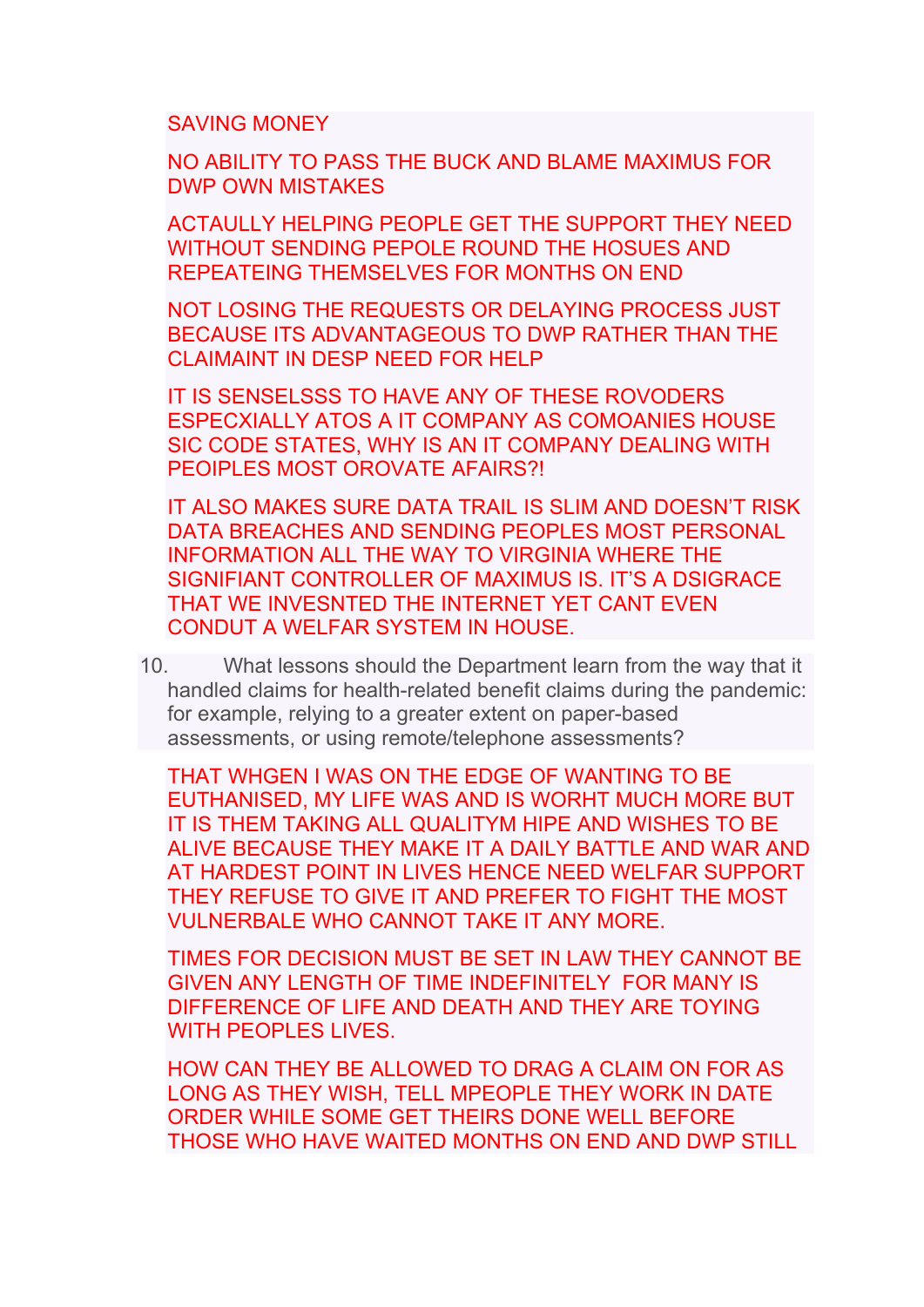IGNORE MEDICAL EVIDENCE AND ONLY TIRBUNAL GET IT RIGHT.

HOW CAN THIS SYSTEM BE RELIANT ON THE TIRBUNAL TO DO THE BASIC ADMINSTRATION OF CLAIMS FOR THE MOST VULNERABLE?????

EVEN WHEN I HAVENT HAD TO WORK SEARCH OR DO ANY ACTIVITIES AND DON'T EVEN HAVE A WORK COACH THEY STILL HAVENT GIVEN ME LCWRA AND I ONLY HAVE BASIC £324 A MONTH UC. THAT'S IT. NOT EVEN MY FULL RENT 1585 AS THEY TOLD ME IN WRITING AND LIED AFTERWARDS AND KEEP LYING AND REFUSE TO PUT RIGHT.

THEY HAVE NO CLUE WHAT THEY ARE DOING TO PEOPLE AND THERE WILL BE NOBODY LEFT WITH ANY ABILITY TO EVER WORK OR GET OFF BENEFITS IF THEY KEEP DESTOYING LIVES. IT IS NOT A LONG TERM FIX BY MAKING PEOPLE FALL APART FAR MORE THAN THEY WOULD IF THEY JUST TREATED PEOPLE WTH DIGNITY AND RESPECT BUT THEY DON'T EVER MY JOURNAL IS FULL OF DISMCIRNATION, LIES, FRAUD AND DECIT.

a. Is there a case for making some of the changes permanent?

MUST PERMANTY BELIEV MEDICAL EXPERTS WITHOUT DOUBT. AND STOP TORMENTING AND ABUSING THE VULNERABLE WHO ALREADY STRGGLING ENOUGH EVEYR SECOND MINTUE HOUR OF THE DAY. IT HAS TO STOP.

*11. [Most](https://committees.parliament.uk/publications/3837/documents/38519/default/) [assessments](https://committees.parliament.uk/publications/3837/documents/38519/default/) [for](https://committees.parliament.uk/publications/3837/documents/38519/default/) [Industrial](https://committees.parliament.uk/publications/3837/documents/38519/default/) [Injuries](https://committees.parliament.uk/publications/3837/documents/38519/default/) [Disablement](https://committees.parliament.uk/publications/3837/documents/38519/default/) [Benefit](https://committees.parliament.uk/publications/3837/documents/38519/default/) [were](https://committees.parliament.uk/publications/3837/documents/38519/default/) [suspended](https://committees.parliament.uk/publications/3837/documents/38519/default/) [during](https://committees.parliament.uk/publications/3837/documents/38519/default/) [the](https://committees.parliament.uk/publications/3837/documents/38519/default/) [pandemic.](https://committees.parliament.uk/publications/3837/documents/38519/default/) What has been the impact on people trying to claim IIDB?*

a. [Some](https://committees.parliament.uk/oralevidence/1630/pdf/) [IIDB](https://committees.parliament.uk/oralevidence/1630/pdf/) [claimants](https://committees.parliament.uk/oralevidence/1630/pdf/) [will](https://committees.parliament.uk/oralevidence/1630/pdf/) [receive](https://committees.parliament.uk/oralevidence/1630/pdf/) [a](https://committees.parliament.uk/oralevidence/1630/pdf/) [lower](https://committees.parliament.uk/oralevidence/1630/pdf/) [award](https://committees.parliament.uk/oralevidence/1630/pdf/) [than](https://committees.parliament.uk/oralevidence/1630/pdf/) [they](https://committees.parliament.uk/oralevidence/1630/pdf/) [might](https://committees.parliament.uk/oralevidence/1630/pdf/) [have,](https://committees.parliament.uk/oralevidence/1630/pdf/) [due](https://committees.parliament.uk/oralevidence/1630/pdf/) [to](https://committees.parliament.uk/oralevidence/1630/pdf/) [the](https://committees.parliament.uk/oralevidence/1630/pdf/) [suspension](https://committees.parliament.uk/oralevidence/1630/pdf/) [of](https://committees.parliament.uk/oralevidence/1630/pdf/) [assessments,](https://committees.parliament.uk/oralevidence/1630/pdf/) *[because](https://committees.parliament.uk/oralevidence/1630/pdf/) [IIDB](https://committees.parliament.uk/oralevidence/1630/pdf/) [awards](https://committees.parliament.uk/oralevidence/1630/pdf/) [are](https://committees.parliament.uk/oralevidence/1630/pdf/) [linked](https://committees.parliament.uk/oralevidence/1630/pdf/) [to](https://committees.parliament.uk/oralevidence/1630/pdf/) [age.](https://committees.parliament.uk/oralevidence/1630/pdf/) Should the Department compensate these claimants? How?*

b. What lessons could the Department learn for how it deals with these claims in future, in the event of further *disruption to normal services?*

12. DWP believes that applications for some benefits dro[p](https://publications.parliament.uk/pa/cm5801/cmselect/cmworpen/732/73202.htm)p[e](https://publications.parliament.uk/pa/cm5801/cmselect/cmworpen/732/73202.htm)d sharply at the start of the pandemic becaus[e](https://publications.parliament.uk/pa/cm5801/cmselect/cmworpen/732/73202.htm) [claimants](https://publications.parliament.uk/pa/cm5801/cmselect/cmworpen/732/73202.htm) [weren't](https://publications.parliament.uk/pa/cm5801/cmselect/cmworpen/732/73202.htm) [able](https://publications.parliament.uk/pa/cm5801/cmselect/cmworpen/732/73202.htm) [to](https://publications.parliament.uk/pa/cm5801/cmselect/cmworpen/732/73202.htm) [access](https://publications.parliament.uk/pa/cm5801/cmselect/cmworpen/732/73202.htm) [support](https://publications.parliament.uk/pa/cm5801/cmselect/cmworpen/732/73202.htm) [\(for](https://publications.parliament.uk/pa/cm5801/cmselect/cmworpen/732/73202.htm) [example,](https://publications.parliament.uk/pa/cm5801/cmselect/cmworpen/732/73202.htm) [from](https://publications.parliament.uk/pa/cm5801/cmselect/cmworpen/732/73202.htm) [third](https://publications.parliament.uk/pa/cm5801/cmselect/cmworpen/732/73202.htm) [sector](https://publications.parliament.uk/pa/cm5801/cmselect/cmworpen/732/73202.htm) [organisations\)](https://publications.parliament.uk/pa/cm5801/cmselect/cmworpen/732/73202.htm) [to](https://publications.parliament.uk/pa/cm5801/cmselect/cmworpen/732/73202.htm) [complete](https://publications.parliament.uk/pa/cm5801/cmselect/cmworpen/732/73202.htm) [their](https://publications.parliament.uk/pa/cm5801/cmselect/cmworpen/732/73202.htm) [applications](https://publications.parliament.uk/pa/cm5801/cmselect/cmworpen/732/73202.htm). What are the implications of this for how the Department ensures people are able to access health-related benefits consistently?

No help from councils no help from any welfare support officers, and people cannot known the unknown and I still don't and still have no help. It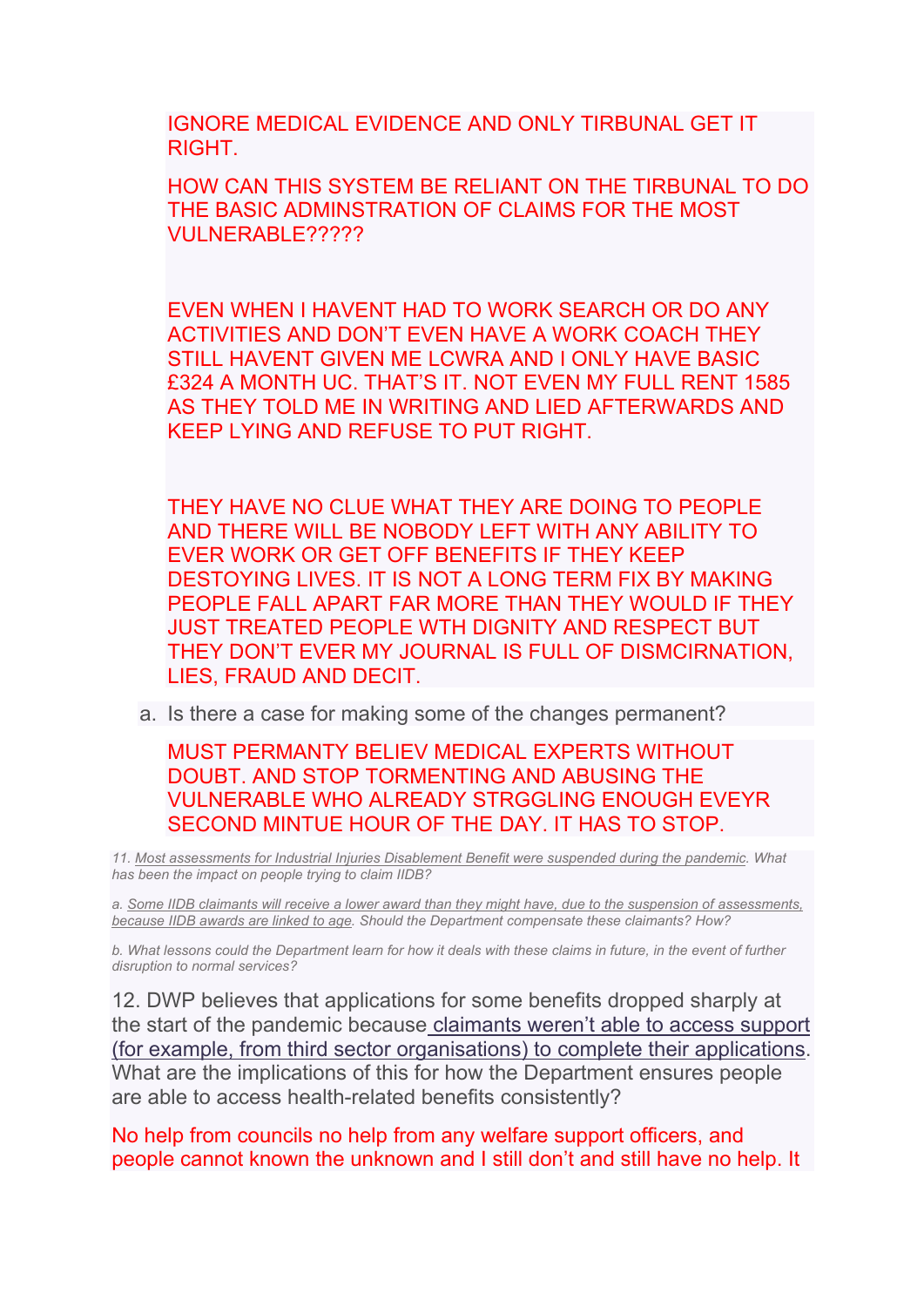is paint byu numbers with DWP fighting you every step of the way making it impossible to apply for things you entitled to vecause they don't tell you you entitled or look for the signals to make sure you are. I should have had all this years ago and they didn't because they protect themelevs not people in seirous need of help.

Case managers say work coaches know more, work coaches say case managers know more and they send you from pillar to post between them all for months on end and still no help or information or support. Only damages andlife in tatters with no ability to improve my life because they ave left it in ruins every last bit of my dignity been stripped from me

a. How can the Department best help the third sector to support claimants in their applications?

*The impact of assessment/application on claimants*

*It should be for Moinitry of justice to make sure that claimiants are given legal advice on their legal entitlements. Sadly they don't and legal aid is a fallcy.DWP cannot be trsuted to help people as they wont help people when it means they have to provide the monetary support people rely on which they refuse to give nor in any fair or resinable amount of time. All prieposely orchsrtated cos they rather spend 8billion on fraud than to help people like me desperate to improve my life before its game ove. I could be on route to thriving. All DWP have donw is make my dreams disappear and hpe to be business owner one day go forever. Despite having concept Macys bloomingdales asked to whitelabel and a unilver brand offered me signedetter intent for, nobody helped, nobody helped me access funds or startup loans, the NEA programme is a joke the man failed to turn up to my 1:1 and they don't see opportunities that people like me can deliver when people in US do. DWP and this fovemenrt are stifling the economy without any longe term visions or supporting those who can see the future in many different ways but never belived because that's that they do, think they know everything, but instead, failing at everything and taking away peoples entire existence form thm*

13. DWP recently [published](https://www.gov.uk/government/publications/claimant-views-on-ways-to-improve-pip-and-esa-questionnaires/claimant-views-on-ways-to-improve-pip-and-esa-questionnaires) [research](https://www.gov.uk/government/publications/claimant-views-on-ways-to-improve-pip-and-esa-questionnaires/claimant-views-on-ways-to-improve-pip-and-esa-questionnaires) on the impact of applying for PIP or ESA on claimants' mental and physical health. What would be the best way of addressing this?

SOUL DESTORYING ON THE EDGE OF SUICIDE BUT IM TOO MUCH A WIMP TO HURT MYSELF. THAT'S WHY I EXPLORED EUTHANISA AS A WAY OUT BECAUSE I CANNOT COPE UNDER DWP AND THEIR TORUEOUS APPROACH ANYMROE AND I WORRY MORE FOR THOSE LESS ABLE TO COMMUNICATE THAN I CAN WITH MY DISORDERS